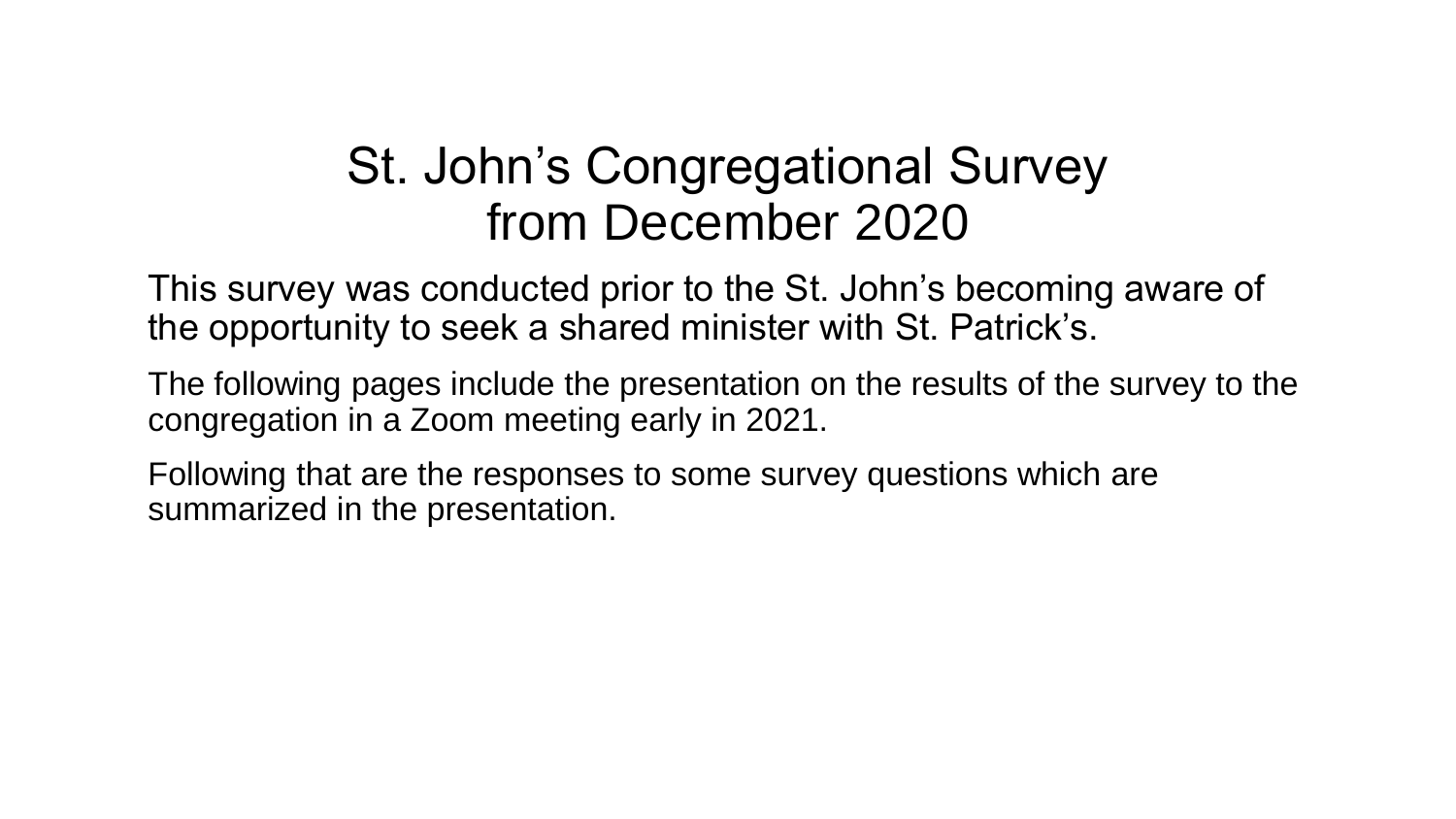

## **St. John's 2020 Congregational Survey**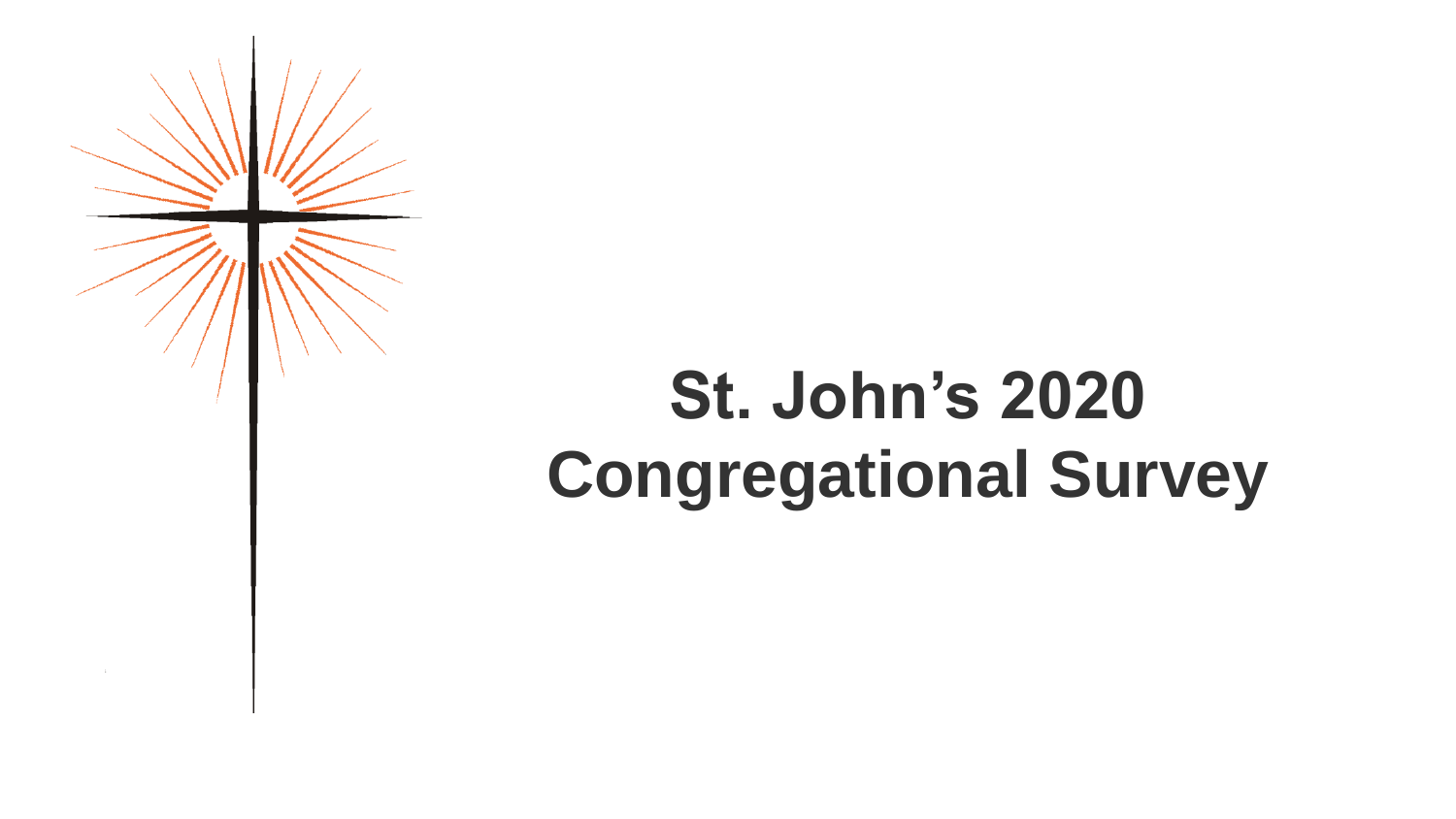### Age and Education

- 53% of respondents are age 70 and above; 78% were age 56 and above
- ⚫ 57% were women, 43% men
- ⚫ 94% had attended college
- 69% are retired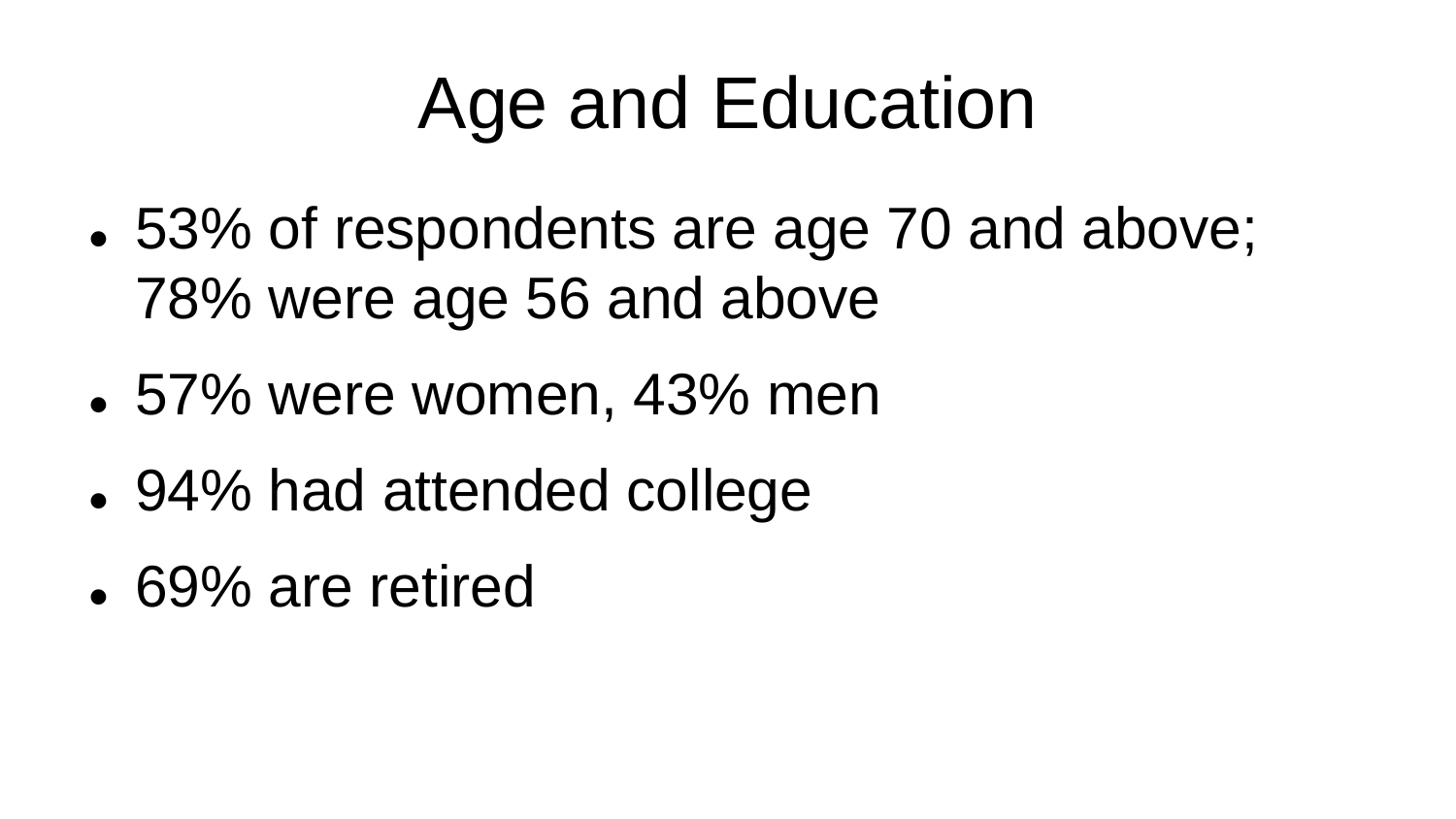# Marriage and Children

- 72% of respondents are married; 14% are widowed
- ⚫ Only 5 respondents have children below college age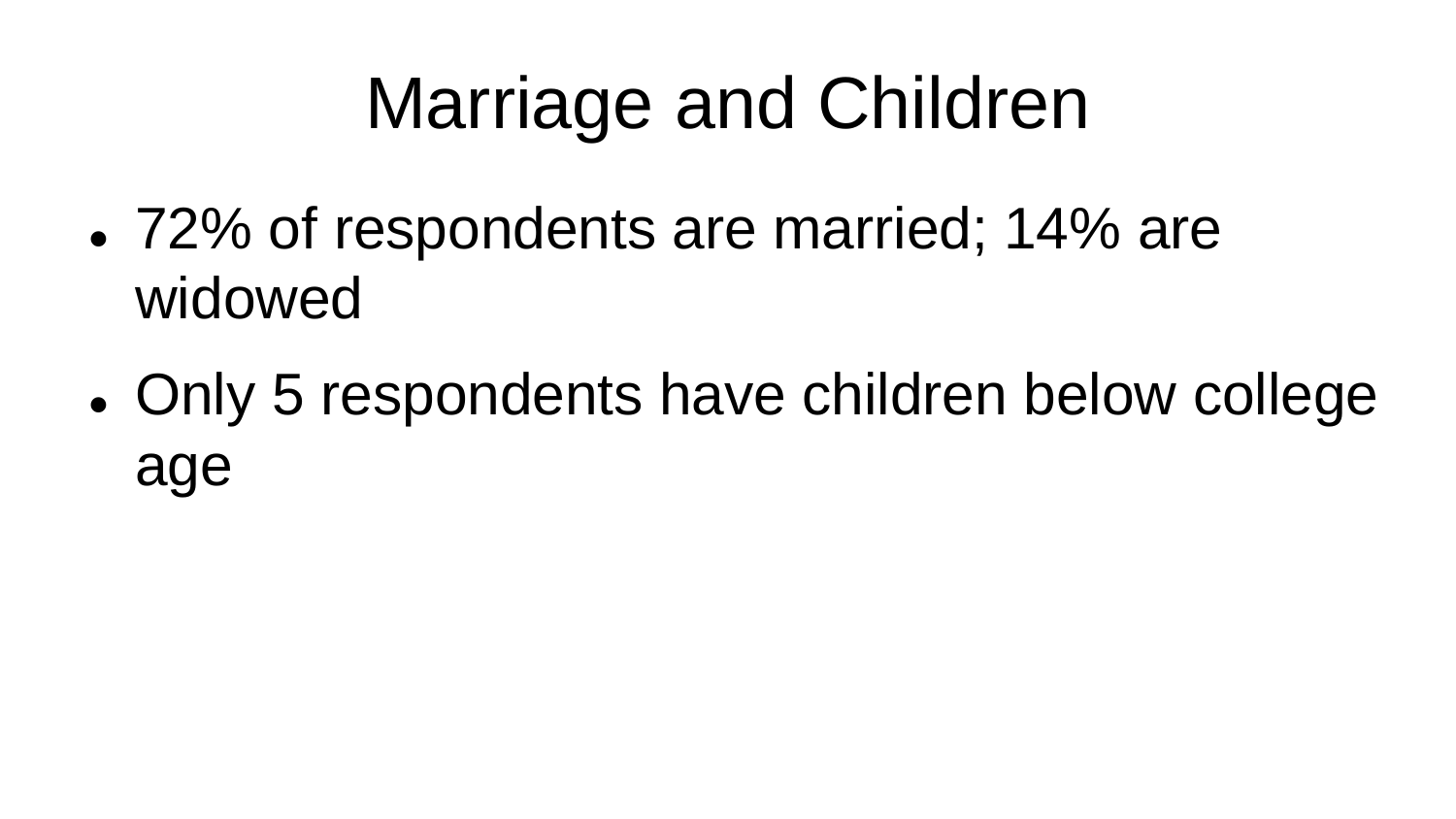### Where We Live and Travel to St. John's

- 64% of respondents live within 5 miles of St. John's; 86% live within ten miles
- 80% drive to church, another 11% walk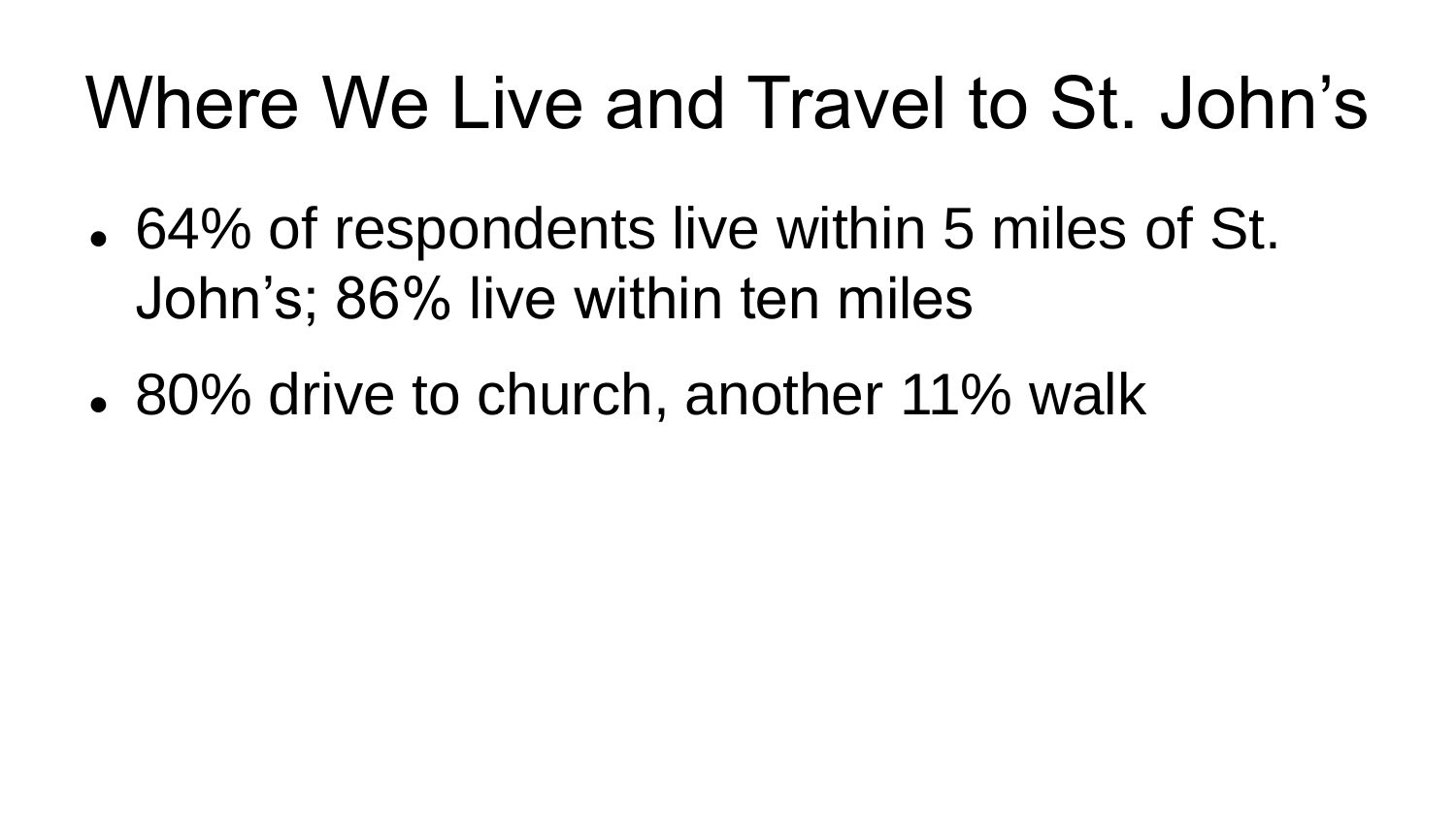## What faith were you raised in?

- Episcopal 31%
- Roman Catholic 34%
- Lutheran, Methodist, Baptist 16%
- $\bullet$  Other 19%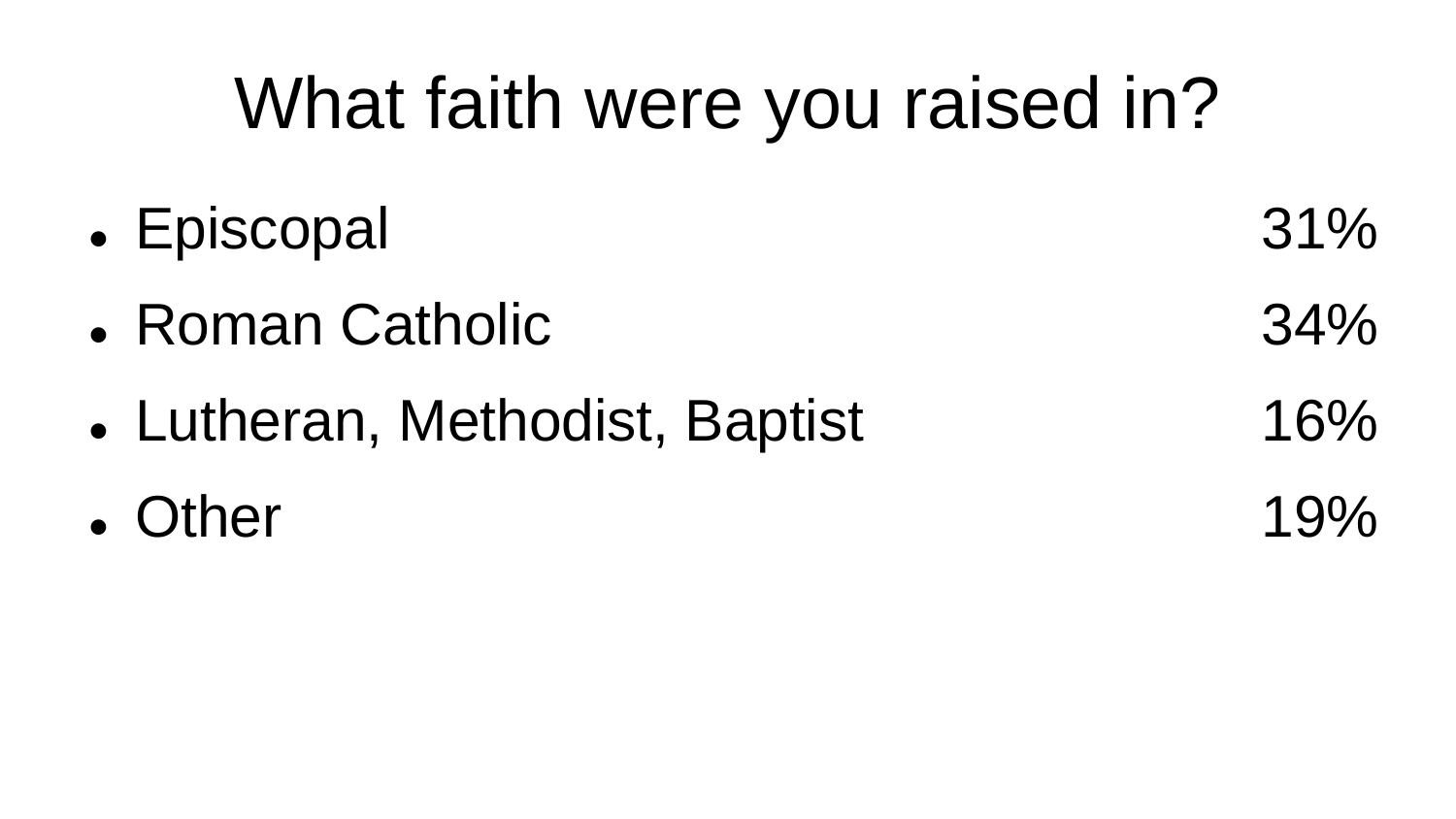### Episcopal Experience

- 76% or respondents have been Episcopalian 11 or more years
- 14% have never been confirmed or received
- ⚫ 73% have attended St. Johns 11 or more years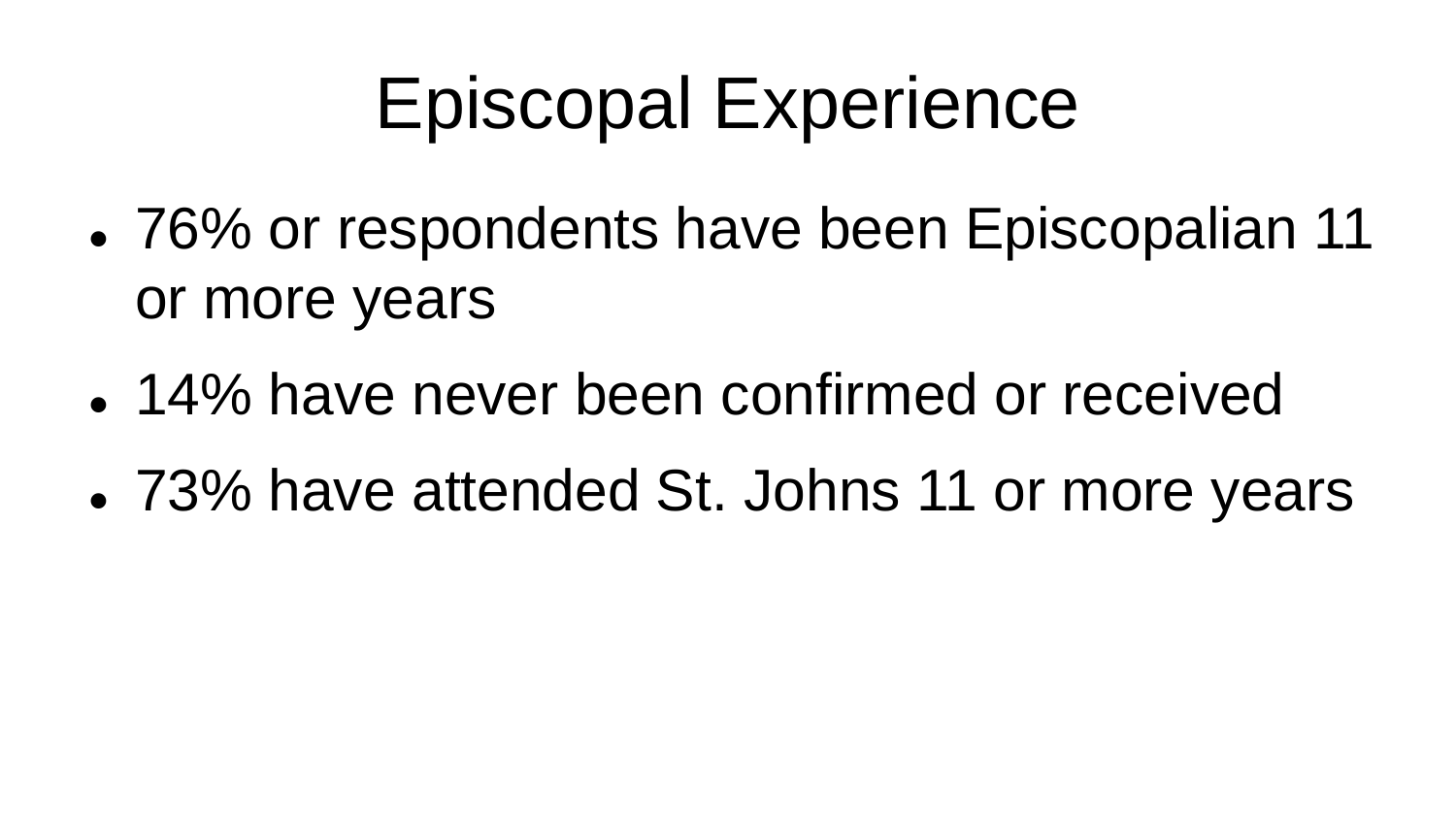| <b>Preferred Liturgy and Time of Services</b> |        |
|-----------------------------------------------|--------|
| <b>Eucharist Rite 1</b>                       | 19%    |
| <b>Eucharist Rite 2</b>                       | 46%    |
| <b>No Liturgy Preference</b>                  | 35%    |
| 8 a.m.                                        | $11\%$ |
| 10 a.m.                                       | 87%    |
| <b>No Time Preference</b>                     | 2%     |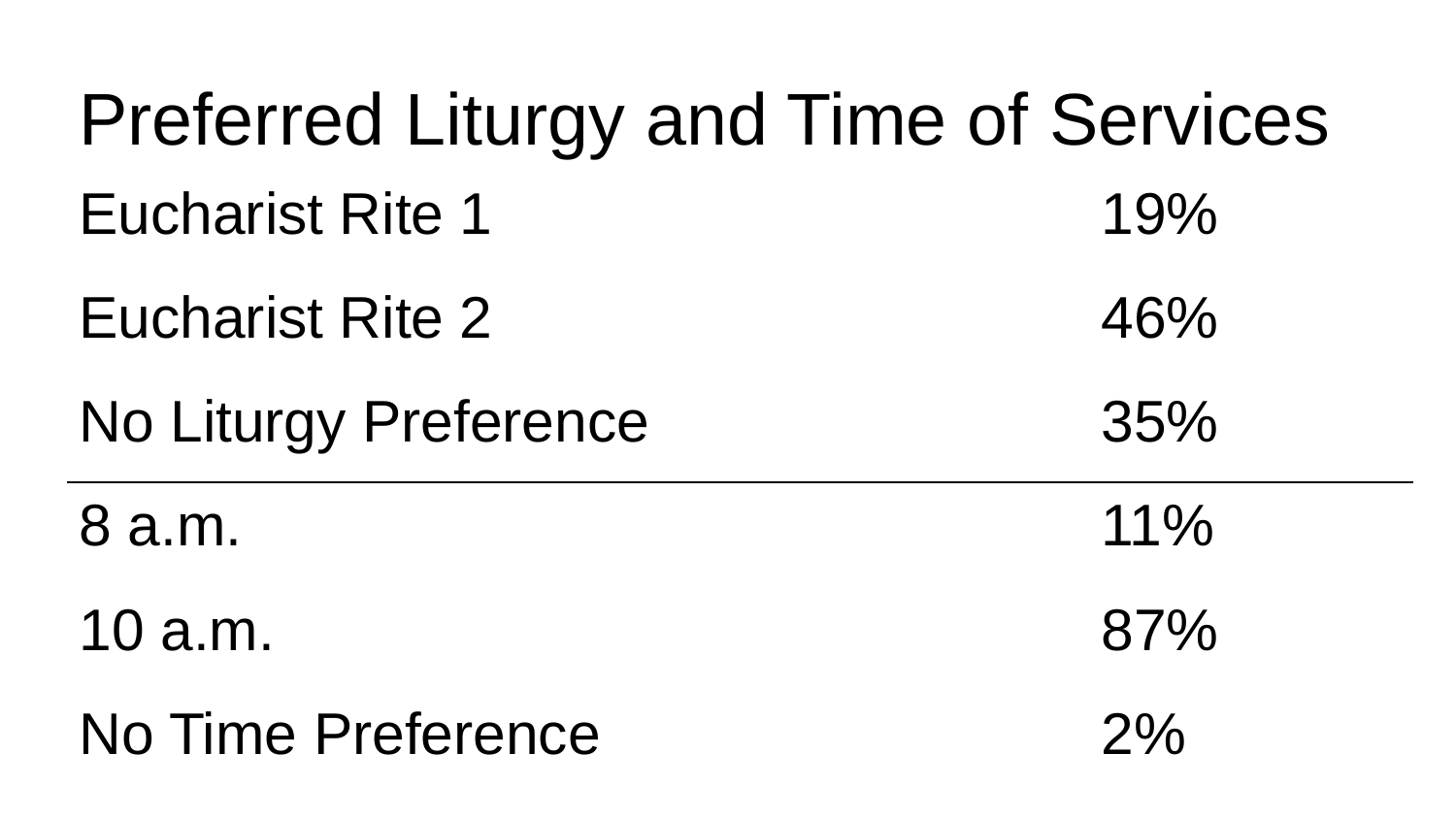Reasons for Choosing St. John's Closest Episcopal church to home 28% Recommended by a friend 25% Sampled churches and chose St. John's 25% Attracted to the building and setting 17%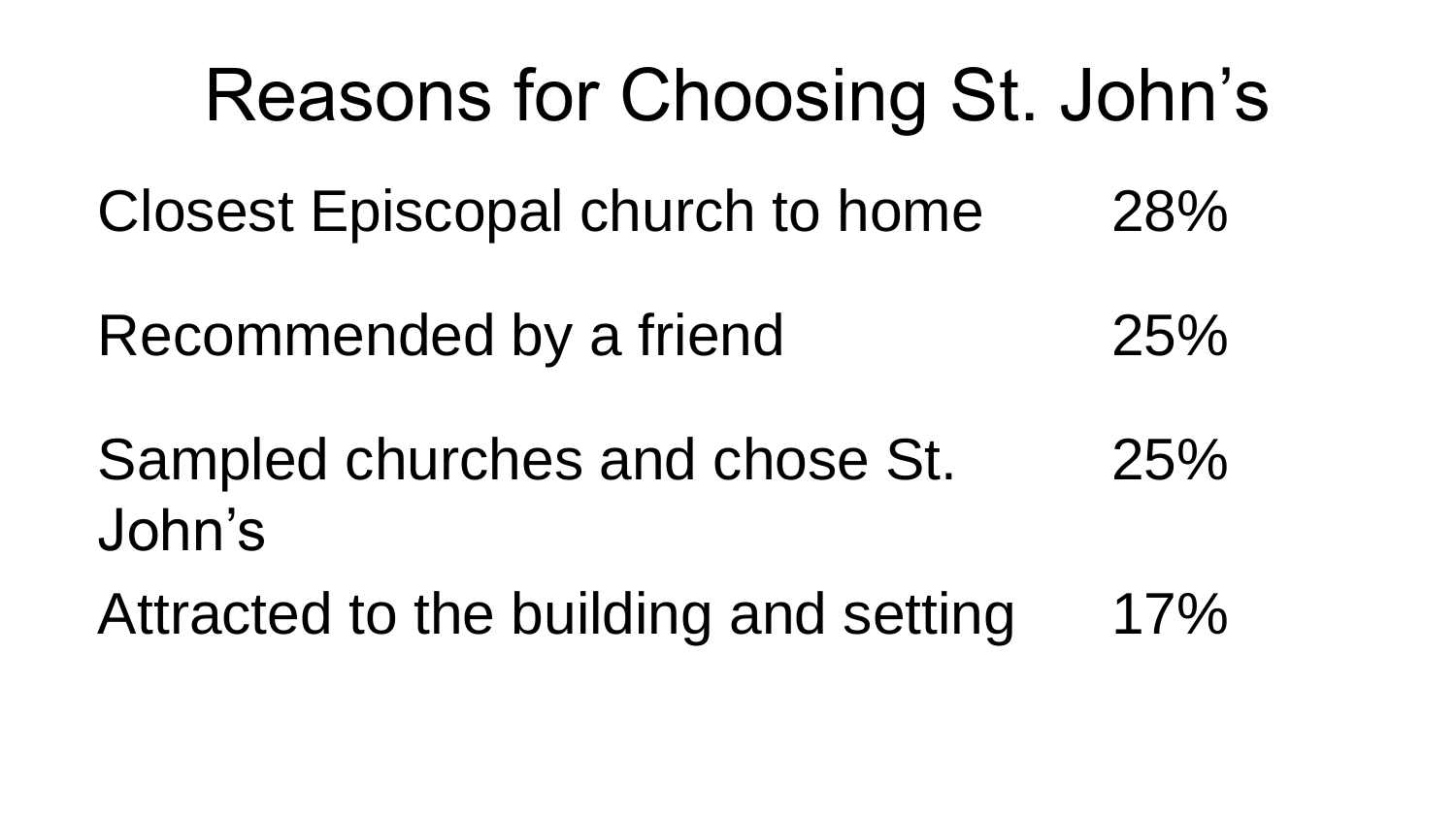#### Reasons for Staying at St. John's

| <b>Supportive Community</b>             | 83% |
|-----------------------------------------|-----|
| <b>Style of Worship</b>                 | 57% |
| <b>Fellowship and Social Activities</b> | 46% |
| <b>Church Programs and Ministries</b>   | 43% |
|                                         |     |

#### Rector 40%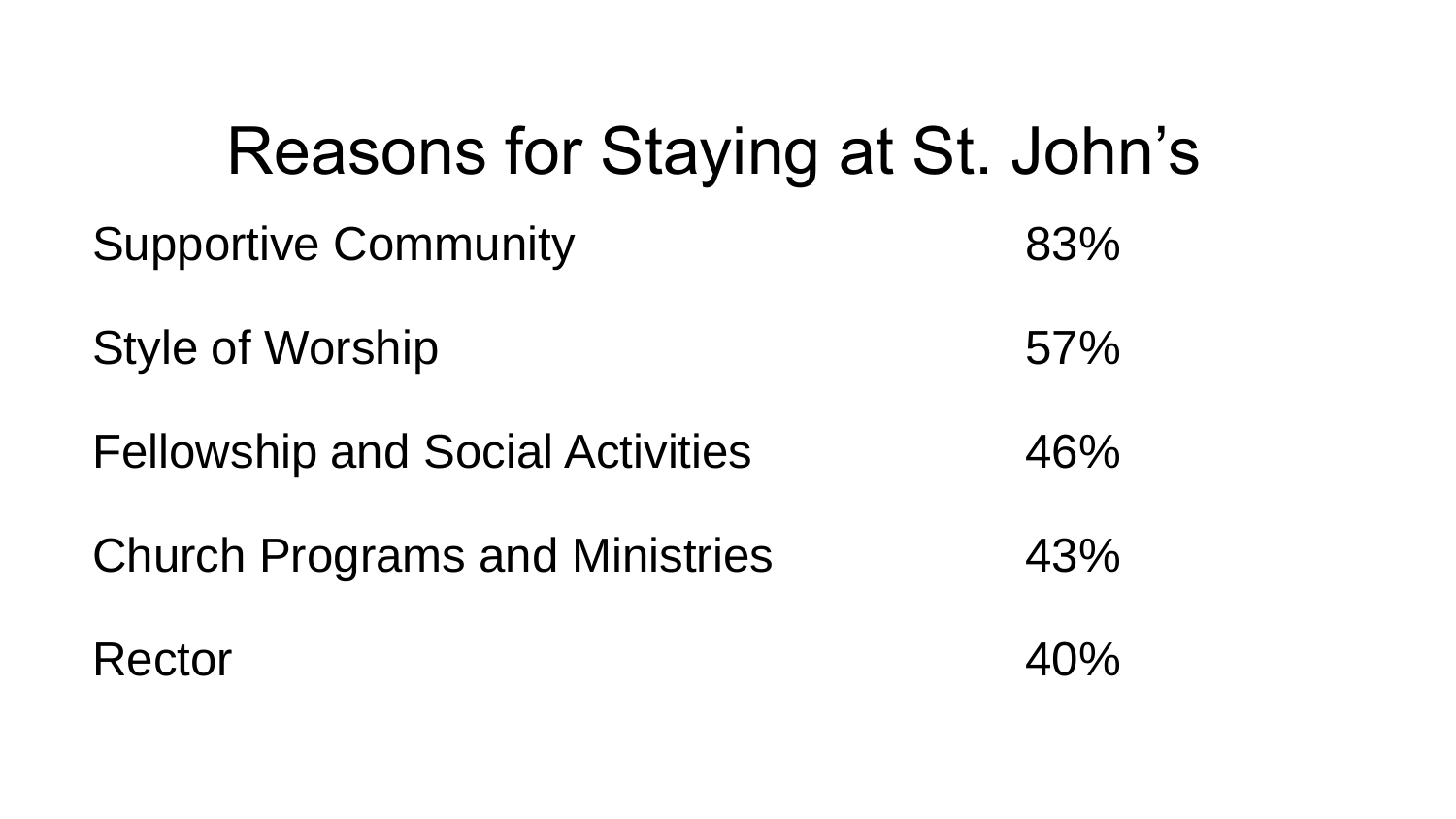#### Focus of Sermons

# Everyday life issues 67% Spirtual development 51% Biblical Teaching, Current Events, Social Justice issues (combined) 75%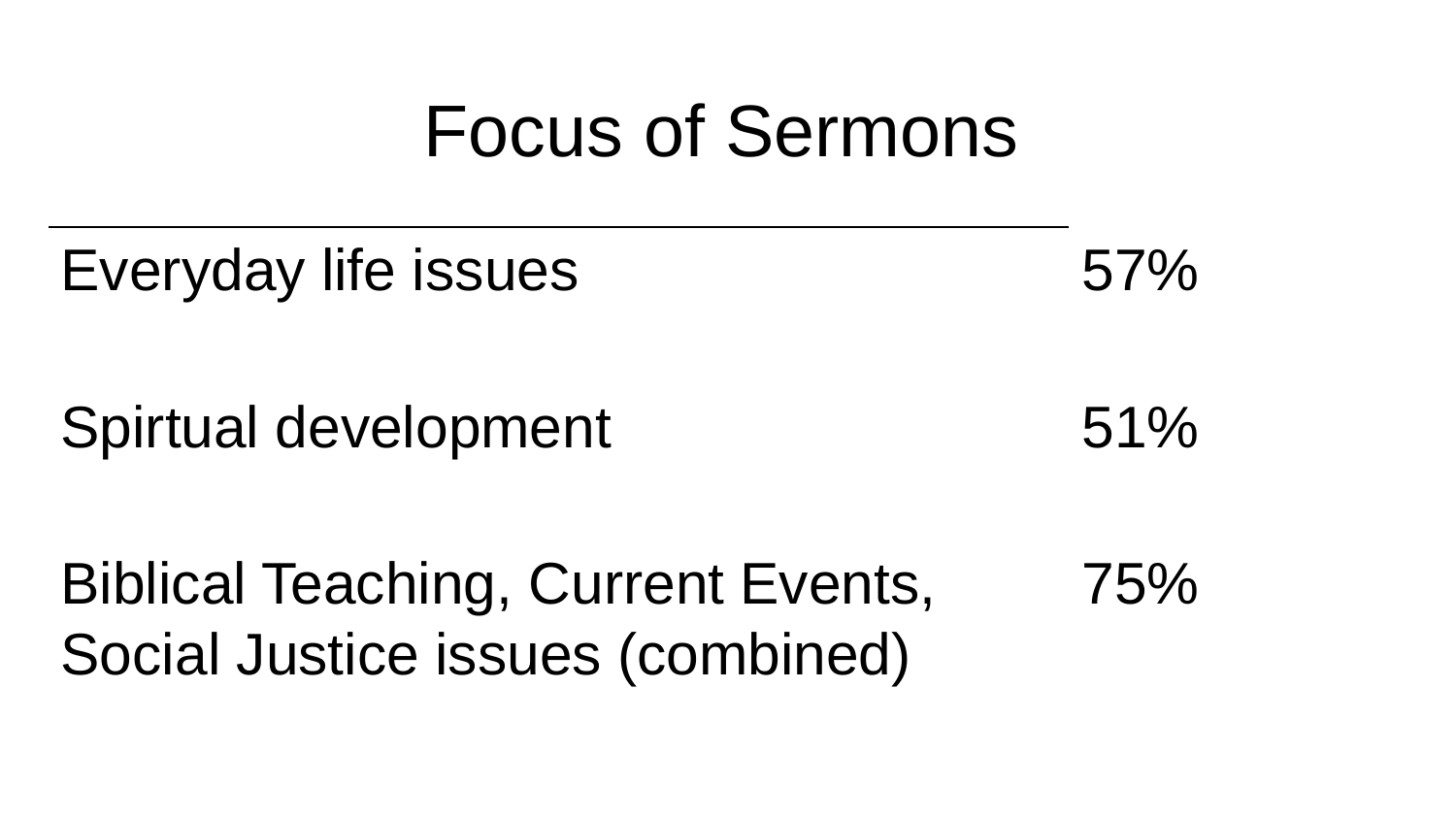What skills, gifts, and talents are most important in Clergy? Select three as "A's" and three as "B's"

| <b>Clergy Gift</b>   | <b>A</b> Votes | <b>B</b> Votes | <b>Total Votes</b> | Points $(A=2; B=1)$ |
|----------------------|----------------|----------------|--------------------|---------------------|
| Preacher             | 17             | 10             | 27                 | 44                  |
| New Member Growth    | 18             | 6              | 24                 | 42                  |
| <b>Pastoral Care</b> | 16             | 9              | 25                 | 41                  |
| Administration       | 13             | 11             | 24                 | 37                  |
| Worship              | 11             | 12             | 23                 | 34                  |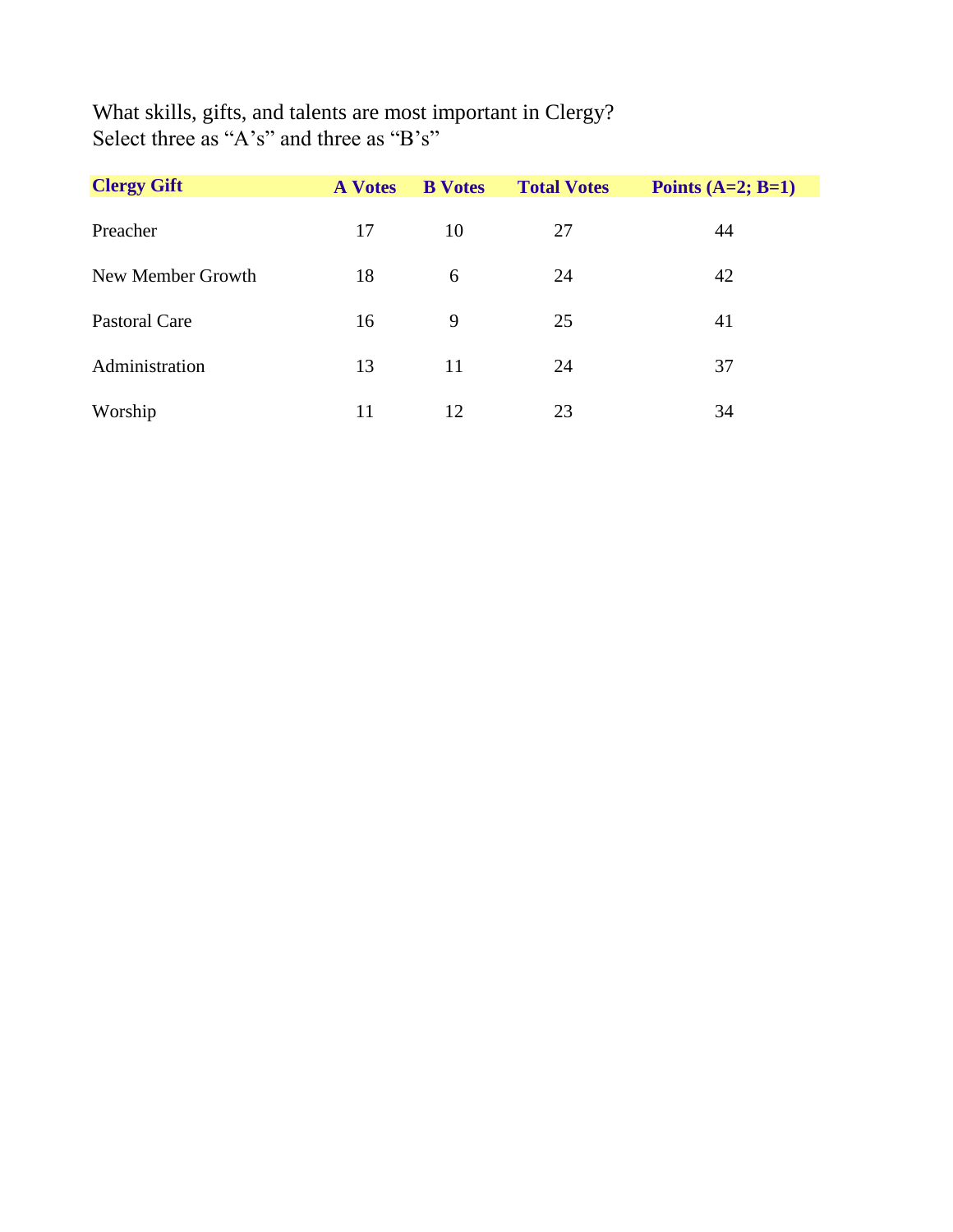What personality traits are most important in clergy? Select three as "A's" and three as "B's"

| <b>Trait</b>            | <b>A</b> Votes | <b>B</b> Votes | <b>Total Votes</b> | Points $(A=2; B=1)$ |
|-------------------------|----------------|----------------|--------------------|---------------------|
| Accepting of all people | 22             | 4              | 26                 | 48                  |
| Personable / Outgoing   | 13             | 9              | 22                 | 35                  |
| Open to New Ideas       | 12             | 10             | 22                 | 34                  |
| Good Sense of Humor     | 10             | 13             | 23                 | 33                  |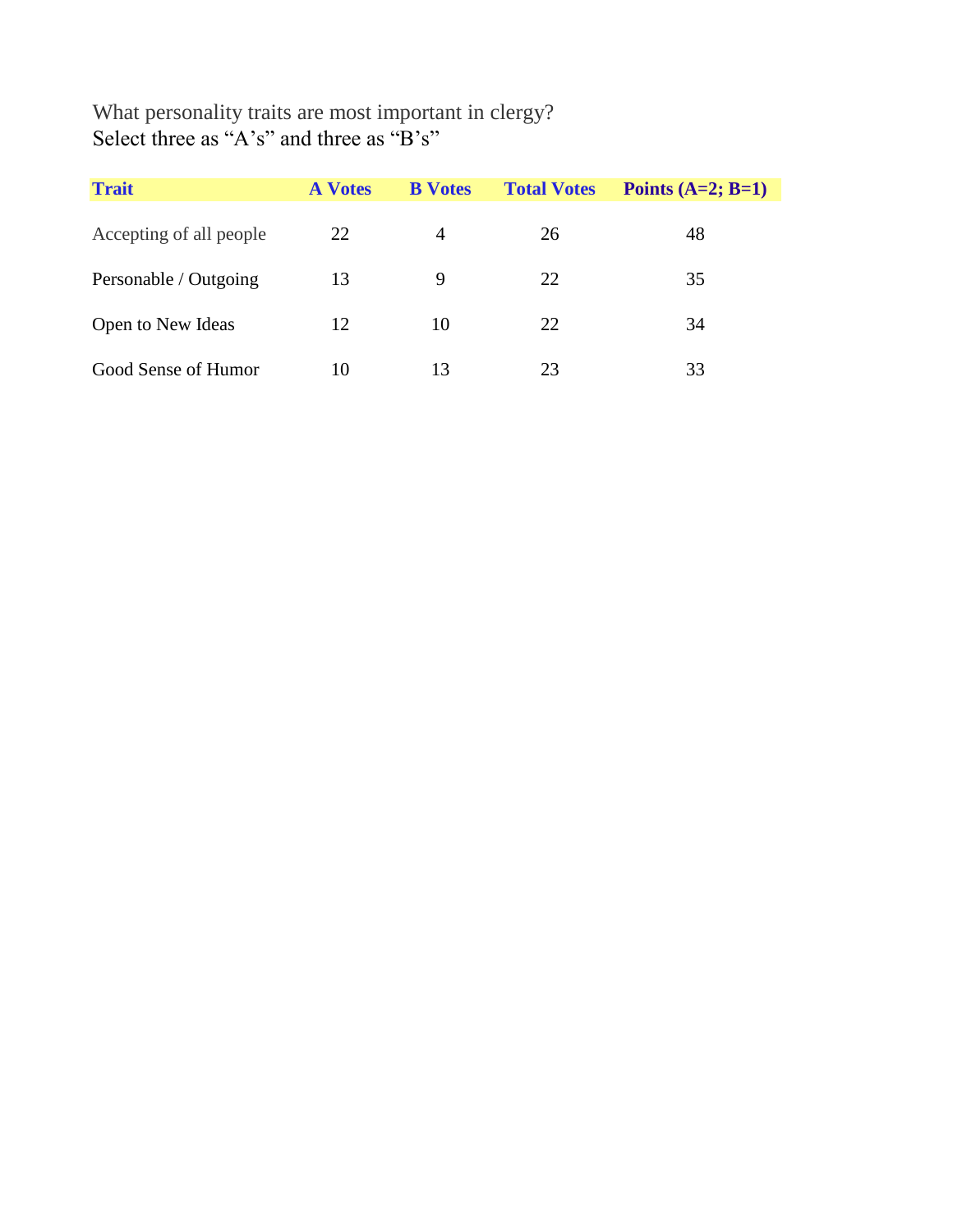What do you want our new rector to focus on? Check your top three priorities.

| <b>Focus Area</b>                                                                                | <b>Responses</b> |
|--------------------------------------------------------------------------------------------------|------------------|
| Grow church membership                                                                           | 28               |
| Develop opportunities for spiritual growth                                                       | 14               |
| Provide vision and mission for parish; help ministries understand<br>their connection to mission | 14               |
| Strengthen outreach into local community                                                         | 12               |
| Strengthen pastoral care efforts                                                                 | 10               |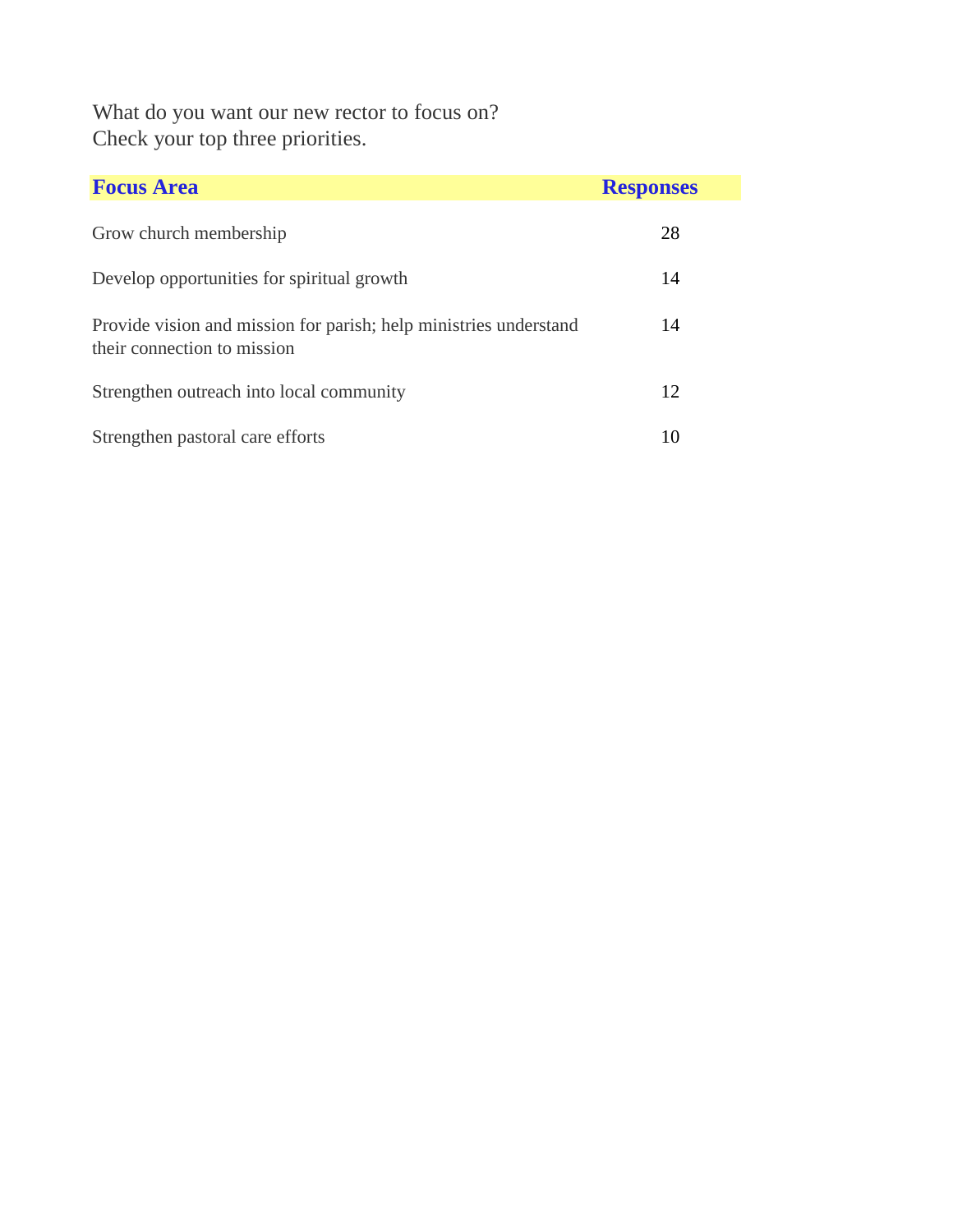What do you seek most from worship services? Choose your top three.

| <b>Category</b>                | <b>Responses</b> |
|--------------------------------|------------------|
| Sermons that teach and inspire | 34               |
| Spiritual growth               | 18               |
| Fellowship with parishioners   | 17               |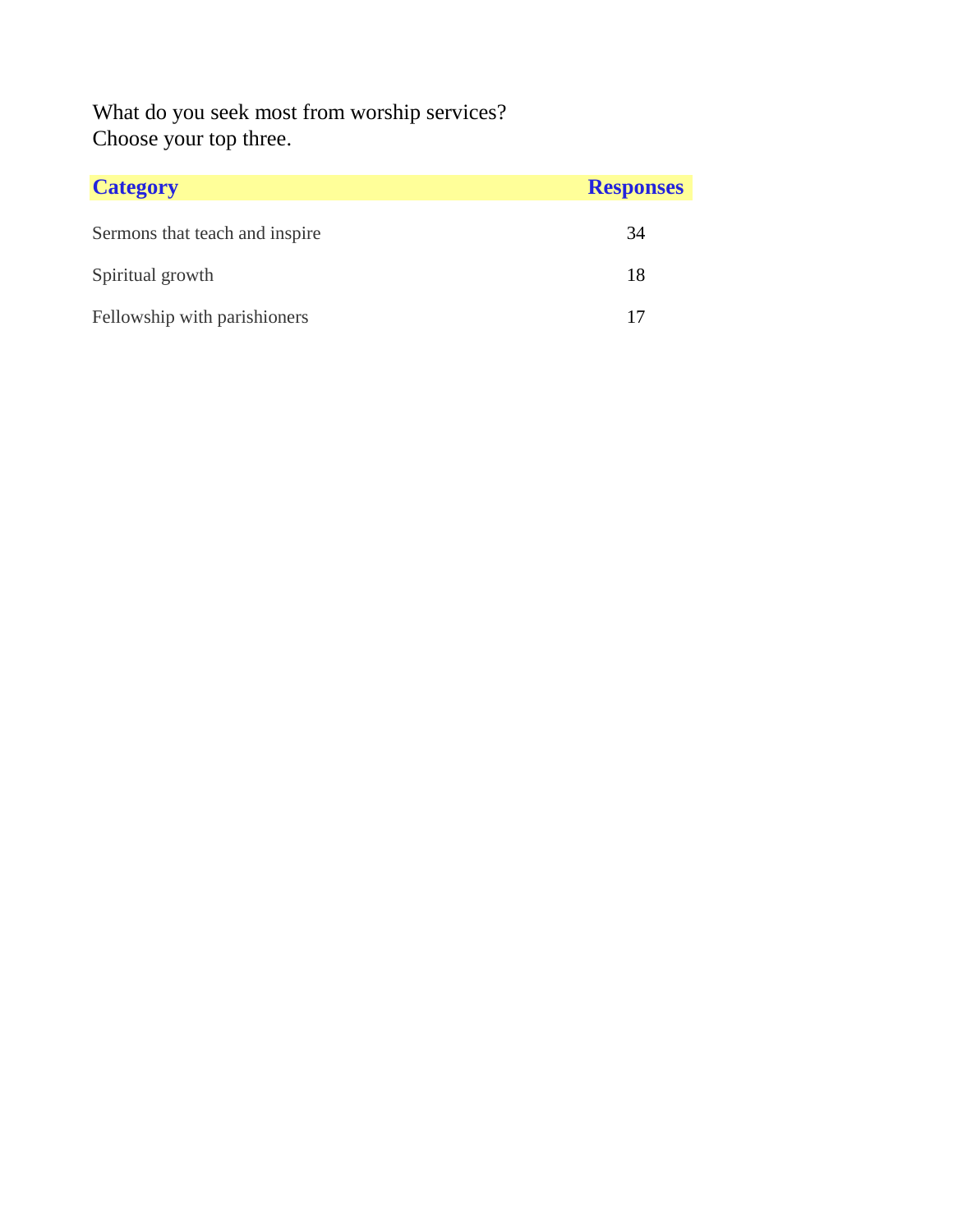What do you seek from St. John's in general (outside of worship services)? Choose your top three priorities.

| <b>Category</b>          | <b>Responses</b> |
|--------------------------|------------------|
| Sense of a parish family | 21               |
| Inclusiveness            | 17               |
| Community/Friendship     | 16               |
| Spiritual growth         | 15               |